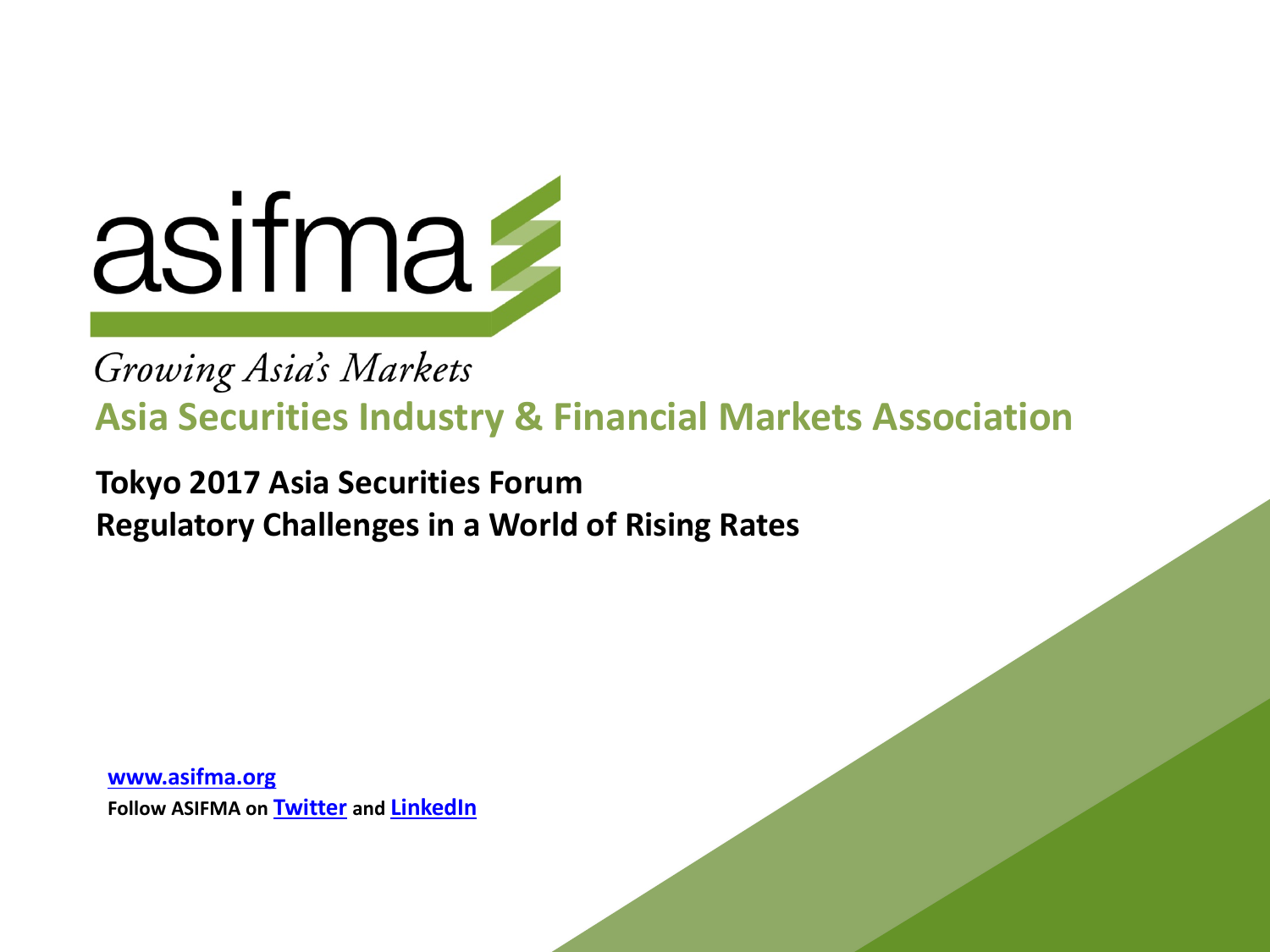

#### **Liquidity is flush in Asia**

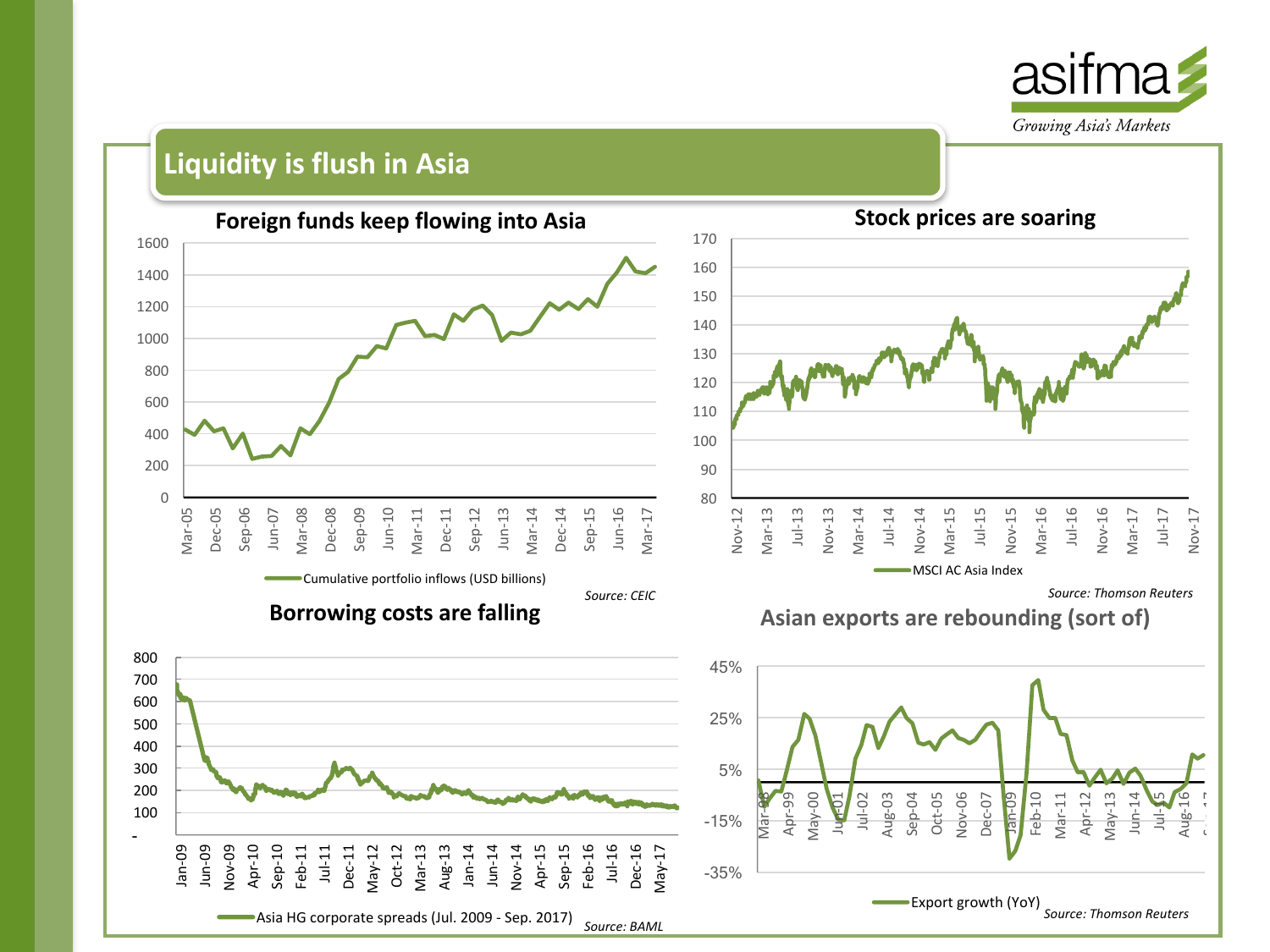

# **What's holding up risk appetite?**

### **Falling USD driving demand for Asian assets**

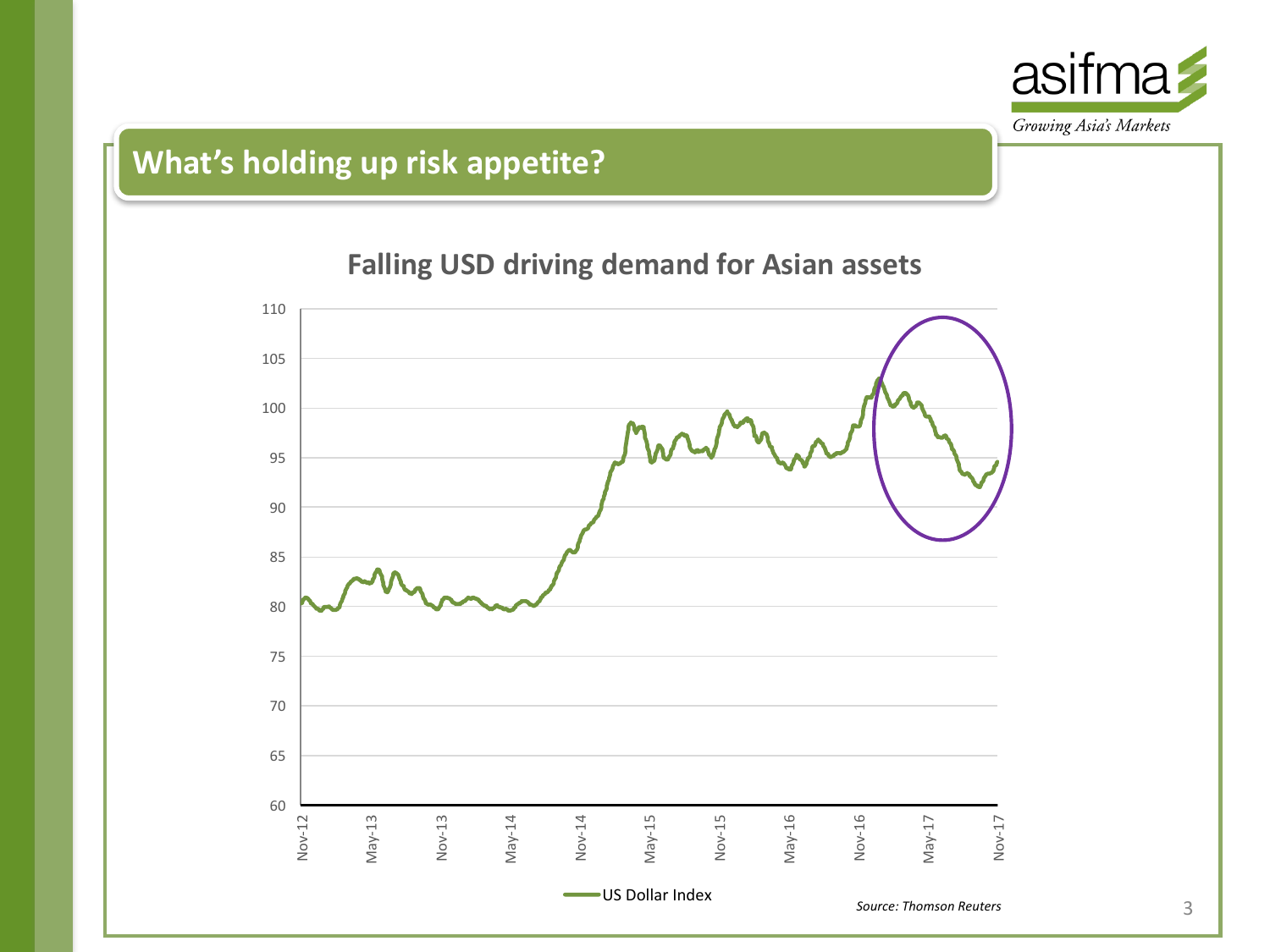

#### **Markets have become more vulnerable**



#### **Borrowers have gorged on cheap debt**

*Source: Dealogic*

YTD

4

#### Asia's foreign-currency borrowing on the rise

**HY HG NR**  $\blacksquare$  NR  $\blacksquare$  NR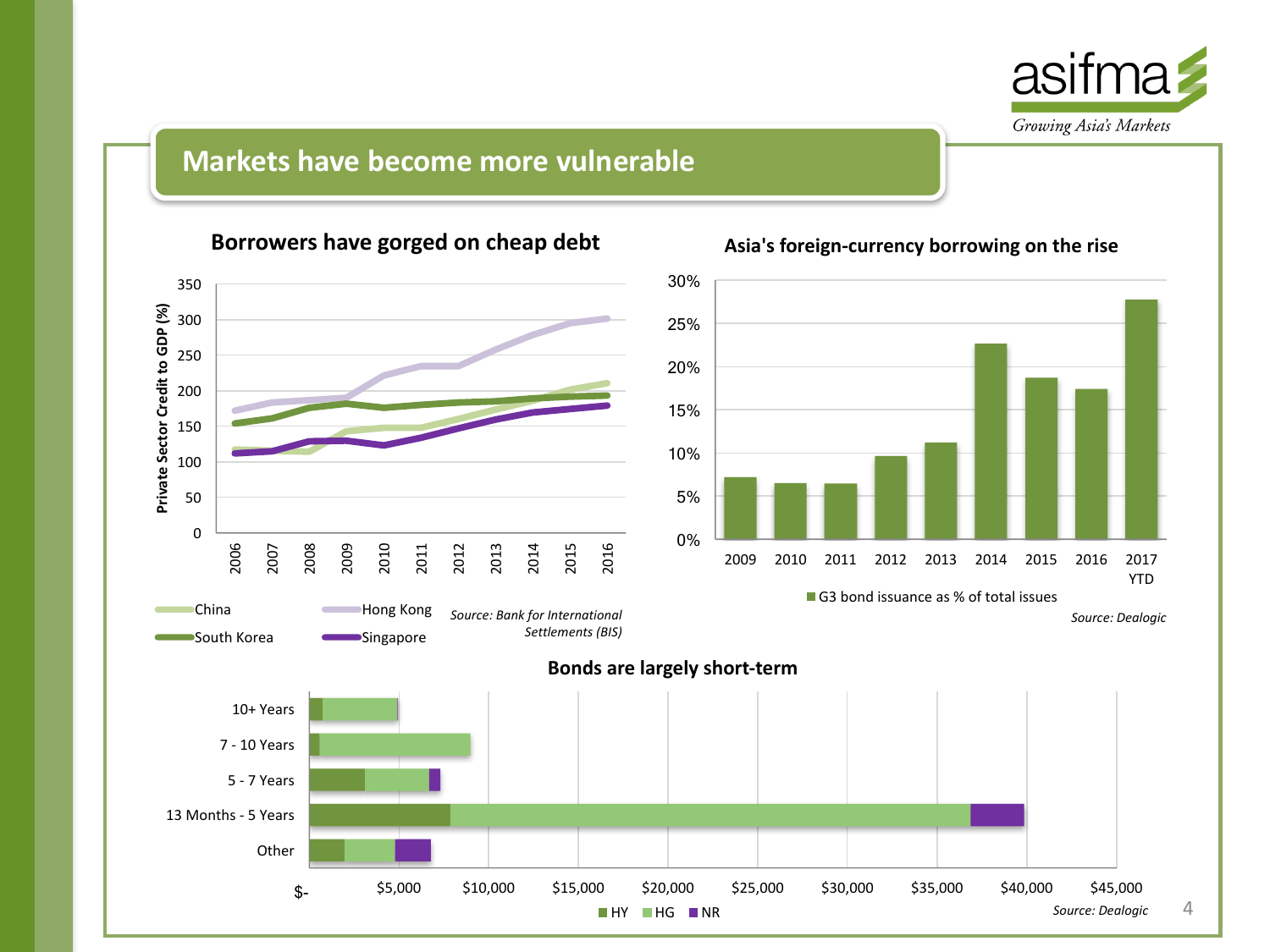

#### Asia's emerging markets rely heavily on bank funding

- Borrowers in Asia rely on bank lending more than capital markets. Banks in Asia also intermediate capital markets through activities such as market-making.
- While Europe's economies have an average bond market equivalent to 11.7% of GDP, Asian economies' average bond market size is just 6.8% of GDP (ADB Bond Monitor, *November 2016).*
- Asia faces a spike in repayment in 2019, when \$1 trillion of its debt matures (*HSBC*).

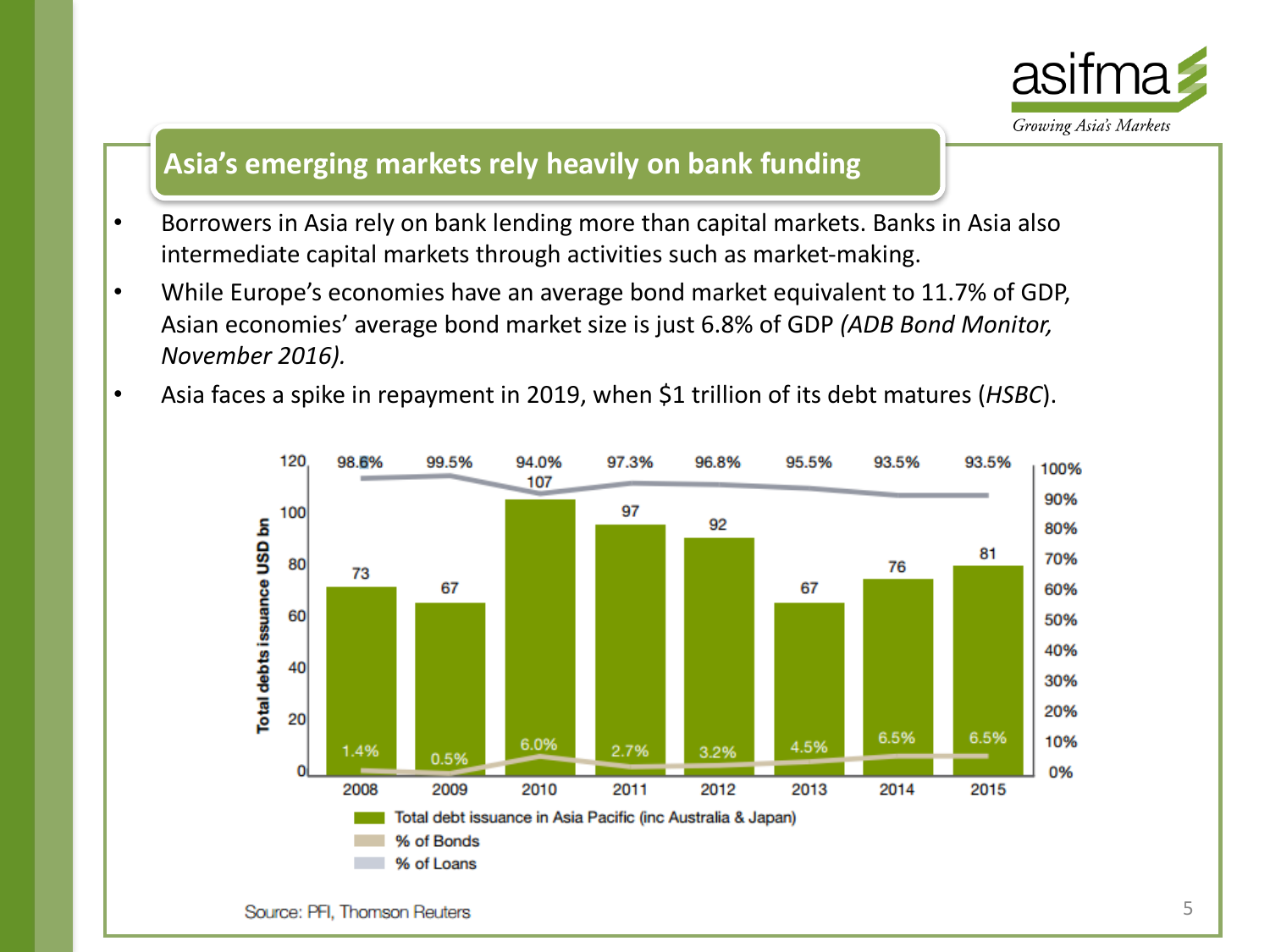

#### **More regulations still loom over the region**



### **Credit to Asia from DM banks is ebbing**

- DM: Euro-area plus Denmark, Sweden, Norway, Switzerland, the UK, Australia, Japan, Canada, the U.S., and Asian financial centres-- Hong Kong and Singapore
- Banks face lower margins globally, but are cutting exposure to high-growth, high-risk Asian markets.
- Global financial institutions may be exiting riskier jurisdictions as regulatory change penalises them for taking risks.
- Unregulated players (i.e. hedge funds) are playing a larger role. However, investment horizon and "price entry/exit point" is very different from banks. They are also less prevalent in Asia.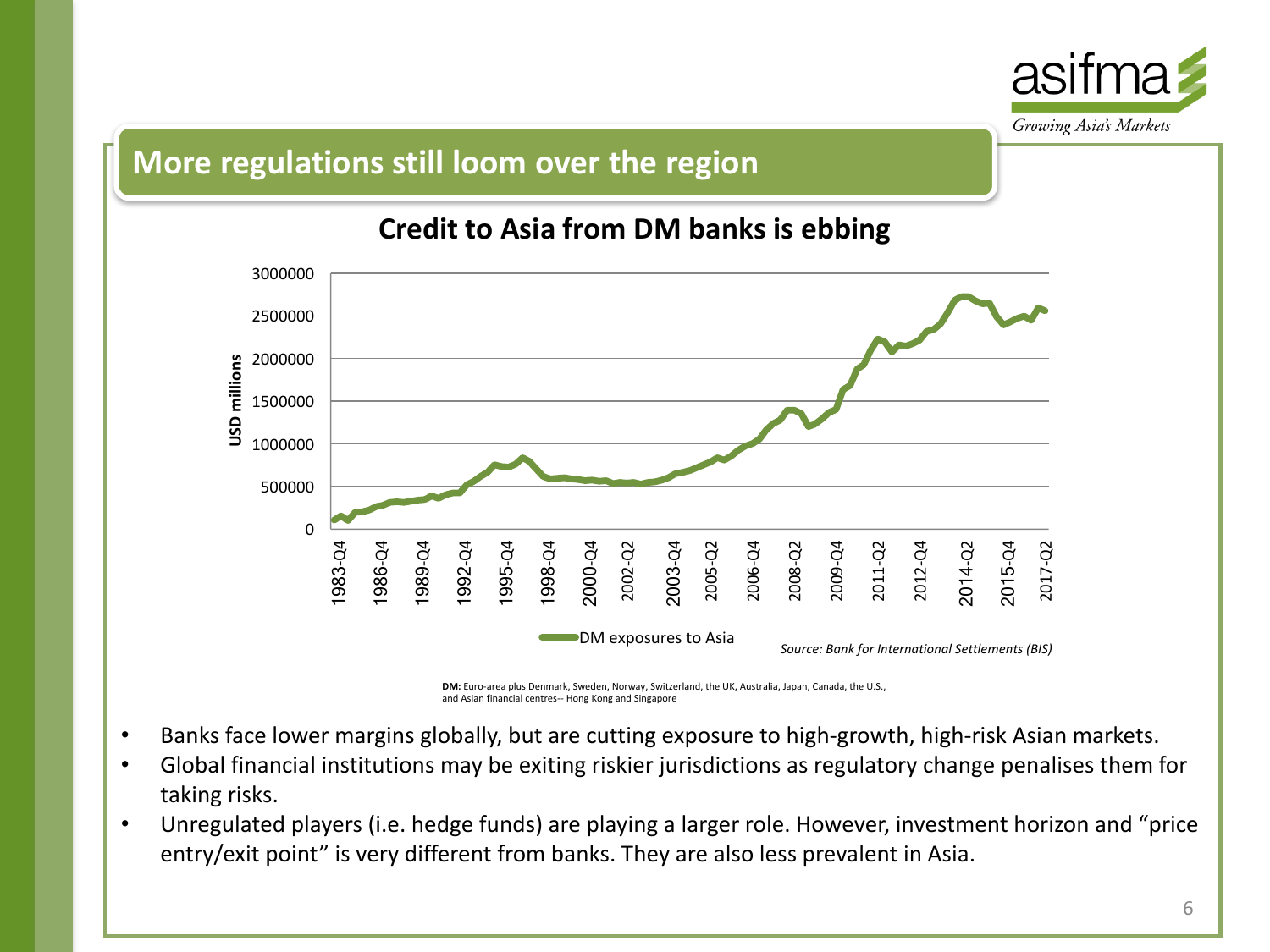

#### **Most Asian bonds are unrated**



*Source: Bloomberg*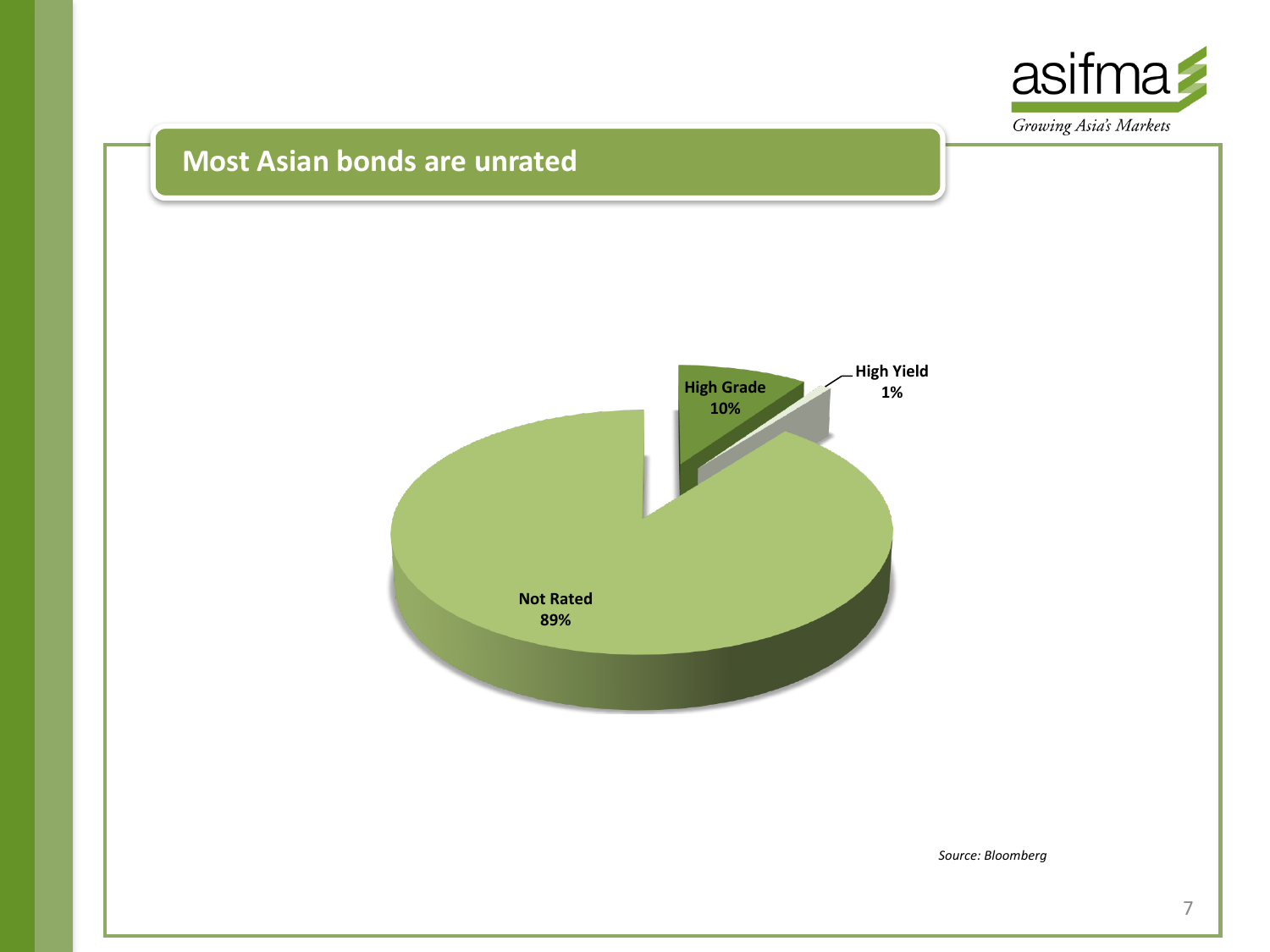

## Asia depends on trade, and trade finance depends on Asia

Volumes of Letters of Credit (L/Cs) sent and received by region in 2015



Source: ICC Global Trade and Finance Survey 2016

- The global trade finance market is estimated at between \$6.5 trillion and \$8 trillion; Asia-Pacific accounts for 40% of global proposals (Source: 2016 ADB Trade Finance Survey).
- The region is an area of focus for trade finance. The Asia-Pacific accounts for 76% of export L/Cs.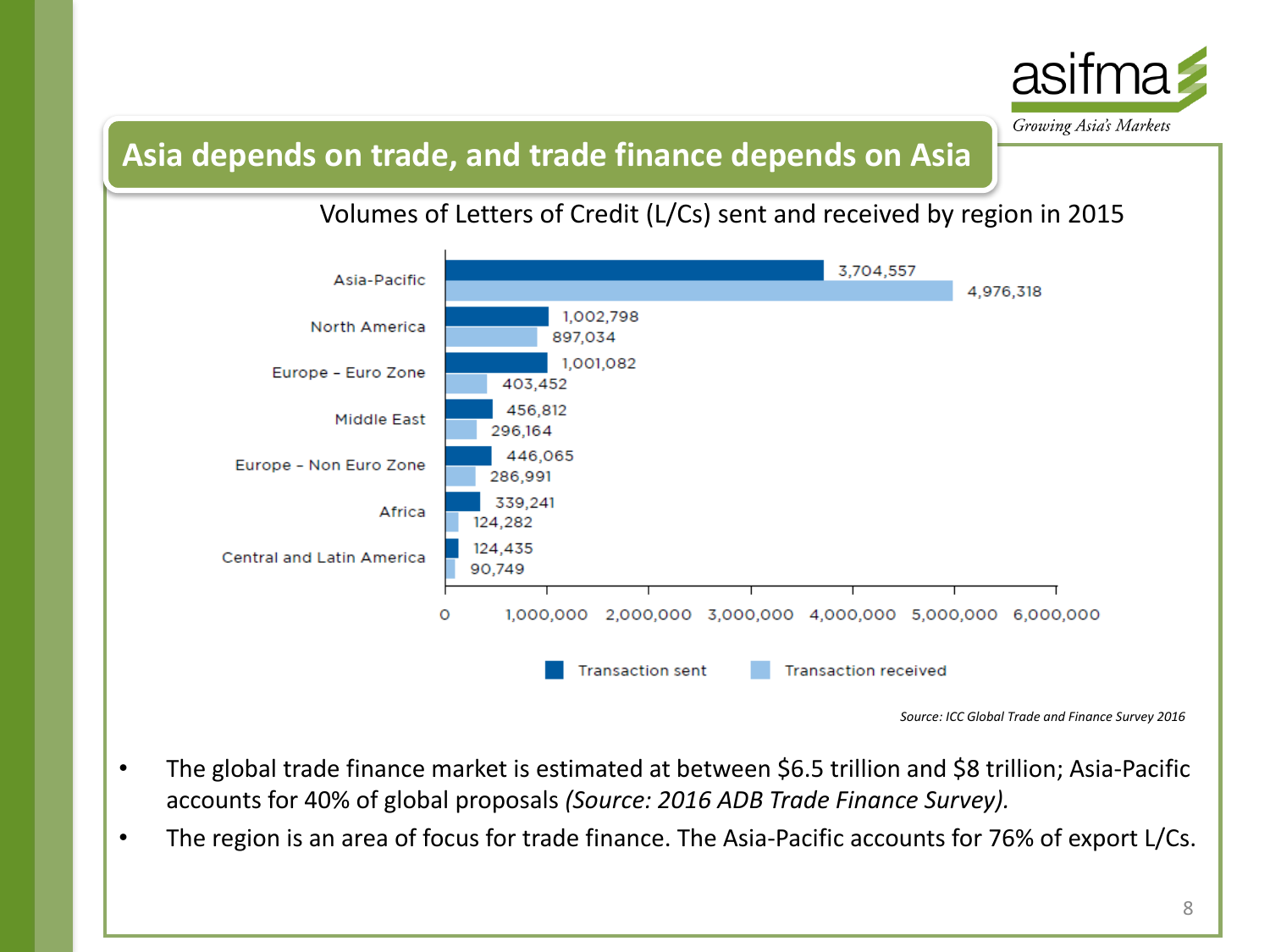

## **Funding Asia's infrastructure gap**

- Asia's infrastructure demand has been estimated at \$8 trillion from 2010 to 2020 (Source: ADB).
- The existing gap in infrastructure financing in Asia is a threat to long-term economic growth.

#### **Regional composition of project finance** *Infrastructure* **bonds outstanding as a**

|  |                  | Loans   |         |         | <b>Bonds</b> |        |        | % Bonds vs Loans |       |       |
|--|------------------|---------|---------|---------|--------------|--------|--------|------------------|-------|-------|
|  | (in USD million) | 2013    | 2014    | 2015    | 2013         | 2014   | 2015   | 2013             | 2014  | 2015  |
|  | Americas         | 53.431  | 93.742  | 92,691  | 26,563       | 24,807 | 19.728 | 33.2%            | 20.9% | 17.5% |
|  | <b>EMEA</b>      | 88,266  | 94.539  | 109,046 | 19.706       | 20.574 | 10.748 | 18.3%            | 17.9% | 9.0%  |
|  | Asia Pacific     | 63.726  | 71.004  | 75,438  | 2.986        | 4,951  | 5.284  | 4.5%             | 6.5%  | 6.5%  |
|  | <b>Total</b>     | 205.423 | 259,285 | 277,174 | 49,255       | 50,332 | 35,760 | 19.3%            | 16.3% | 11.4% |

Source: PFI, Thomson Reuters

# share of gross domestic product



Note: Simple average values for the gross domestic product of all economies in each region are used.

Sources: Bloomberg LP, Dealogic, and World Bank.